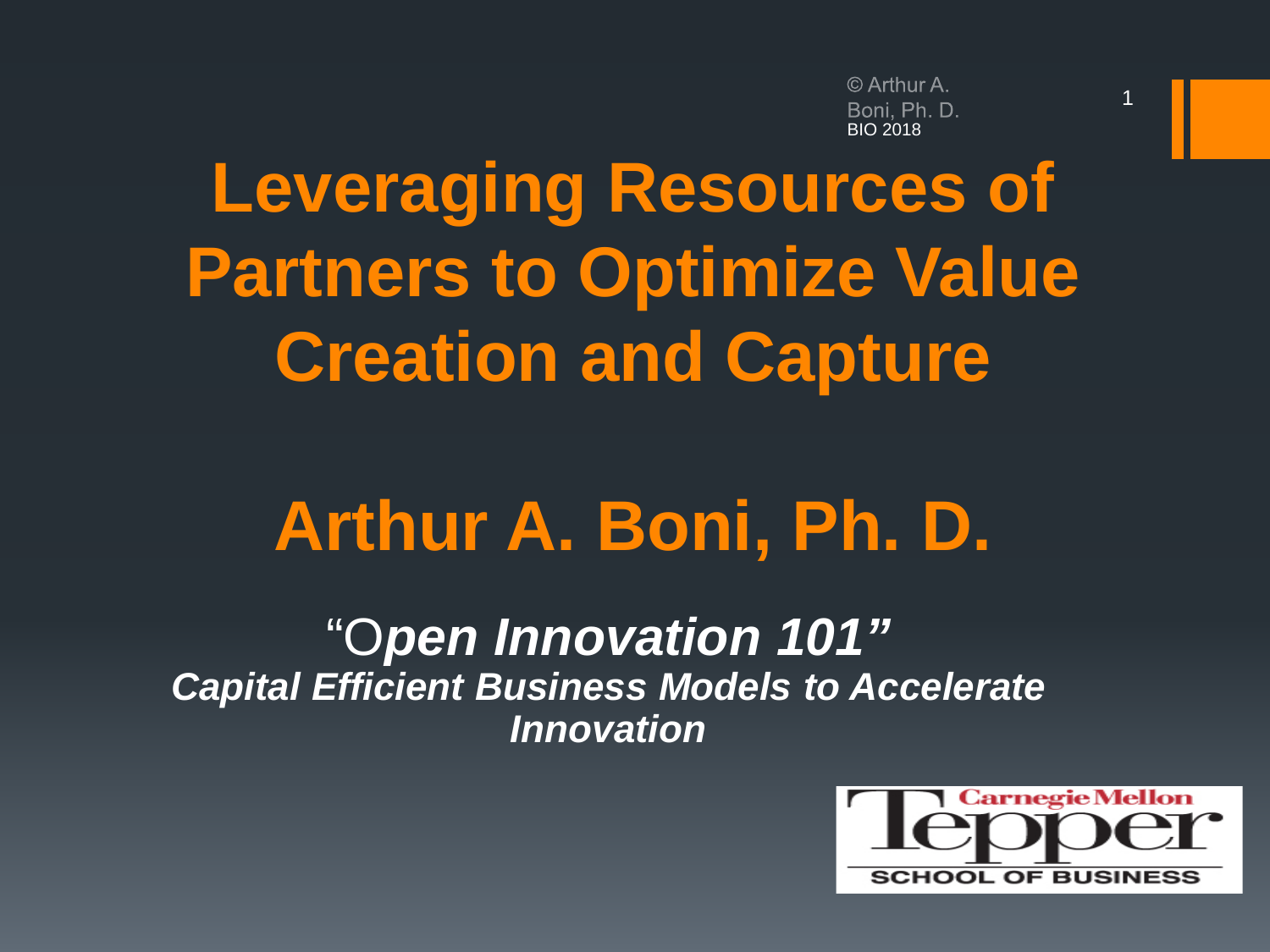© Arthur A. Boni, Ph. D. BIO 2018

## *Reference*

**Arthur A. Boni and Christopher Moehle –** "Biotechnology Lessons for Robotics: Adapting New Business Models to Accelerate Innovation"

 J. Commercial Biotechnology, Vol. 20, pp. 37-44  $(2014)$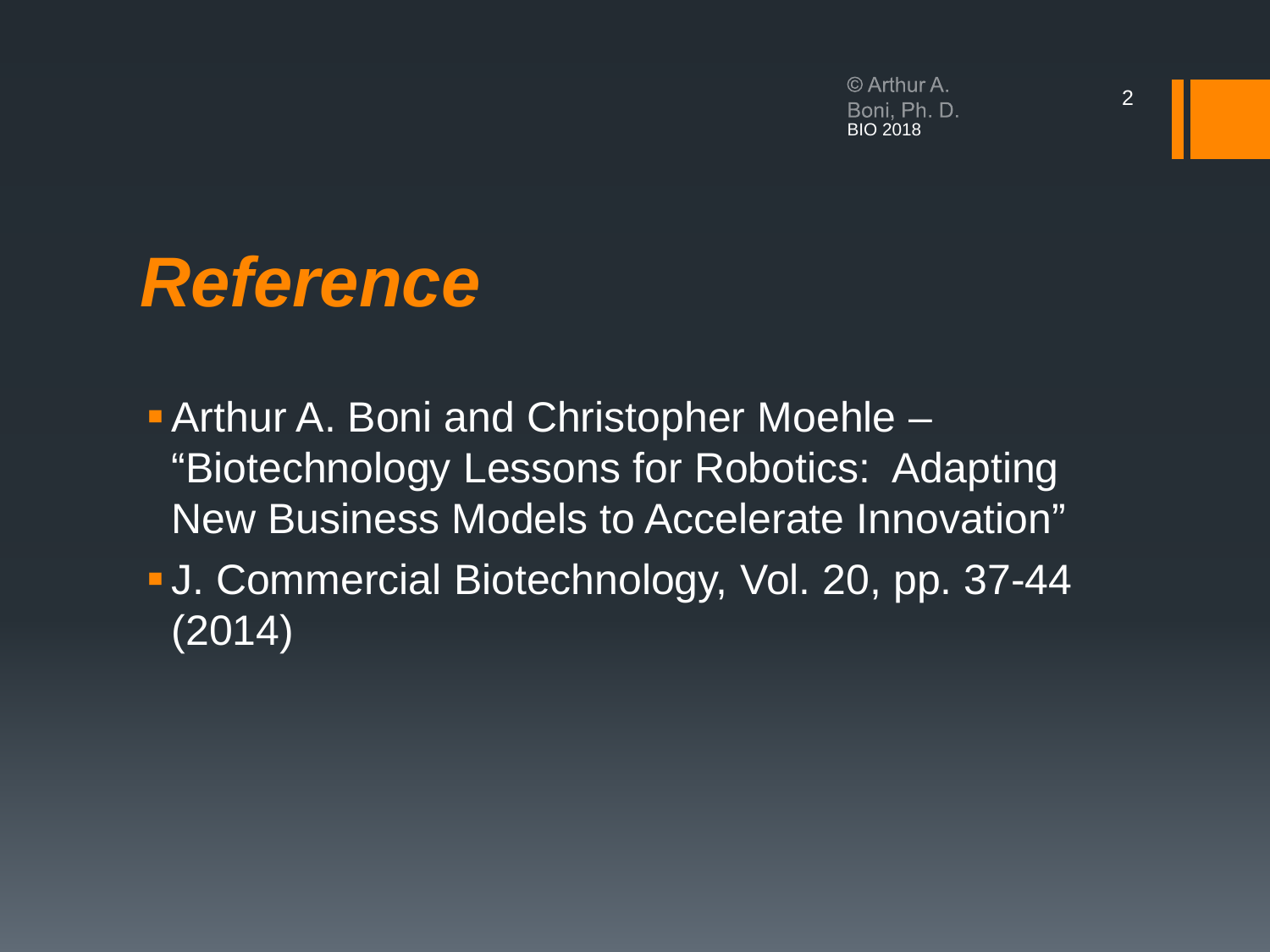#### *Background on OI* Boni Ph D. BIO 2018 *the pace of innovation is challenged*

#### **- Promoted by Henry Chesbrough**

- **Exec Director of Open Innovation Institute at U. California,** Berkeley (formerly at Harvard)
- New markets for knowledge driven by:
	- **Increasing availability and knowledge of smart, creative workers** worldwide
	- External options for ideas "on the shelf" or available (including crowdsourcing)
	- Global expansion of IT networks for global connect on a 24/7 basis
	- **Growth and maturation of the VC market locally and globally**
	- **Increasing capacity and appetite of external partners for ideas**
	- Capital inefficiency of "vertical integration"

© Arthur A.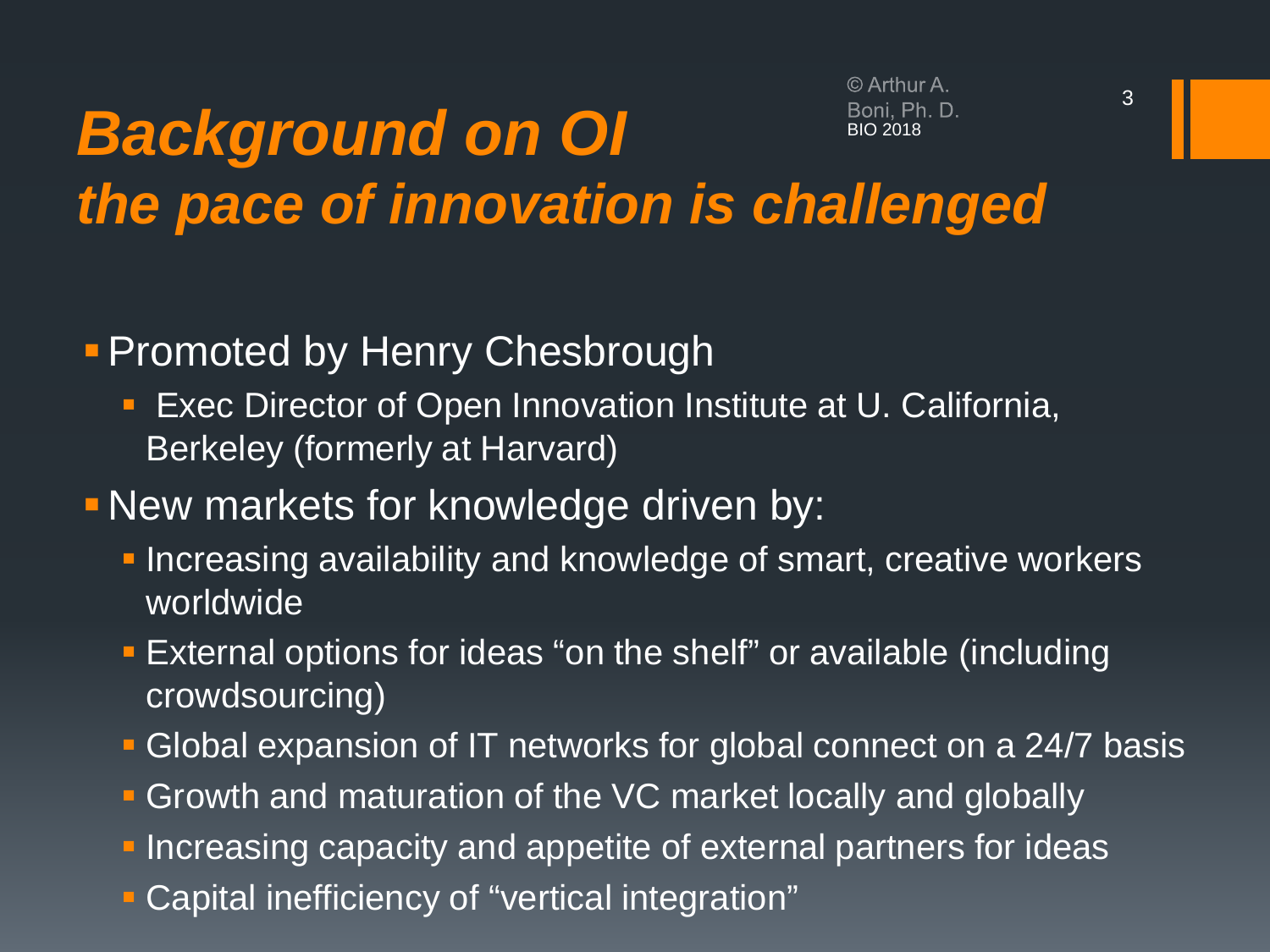# *Open Innovation Facts*

© Arthur A. Boni, Ph. D. BIO 2018

- *Boundaries between firm and environment are now permeable*
	- Vertical integration (or owning the entire value chain) is "disrupted"
	- **Partner for access to resources** not controlled by the firm
	- **Expand ideas & paths to market** - knowledge is distributed widely, so buy or license it
	- **Some ideas cannot or should** not, be pursued by the firm directly, so spin them off
		- **Christensen's Innovators Dilemma** and Solution
- *Short list of who is using it:*
	- **IBM, Intel, GE, Phillips, Google,** Apple, Amazon, Siemens
	- Salesforce, UnderArmour, 3M, Kraft, P&G
	- **Eli Lilly/Innocentive, J&J, GSK**
- **79% draw on innovations from** outside their industry! (Nine Sigma & Harris Interactive)

#### *Open source and open innovation are complements*

- **Shared software**
- **Projects or communities act as** innovation intermediaries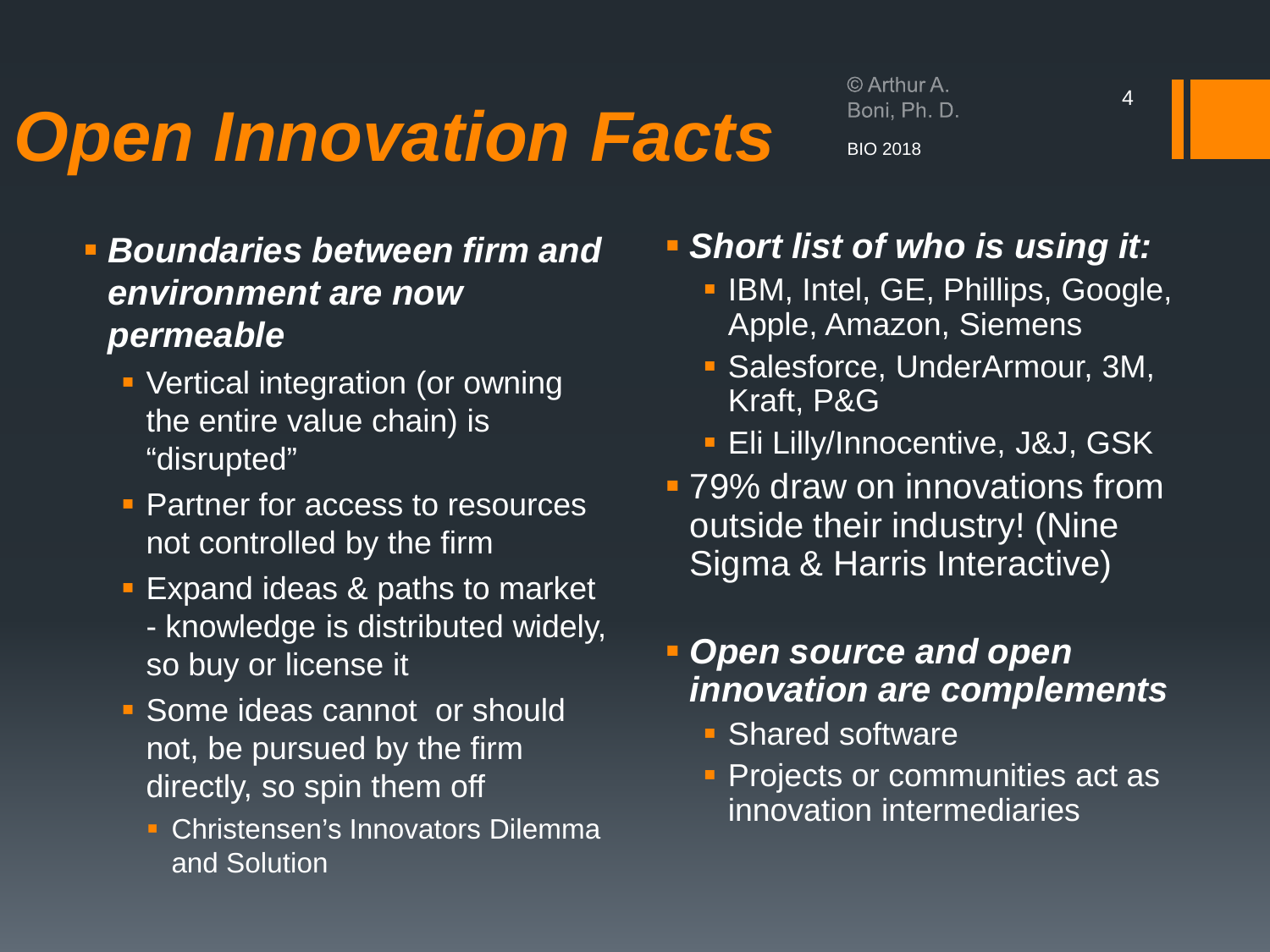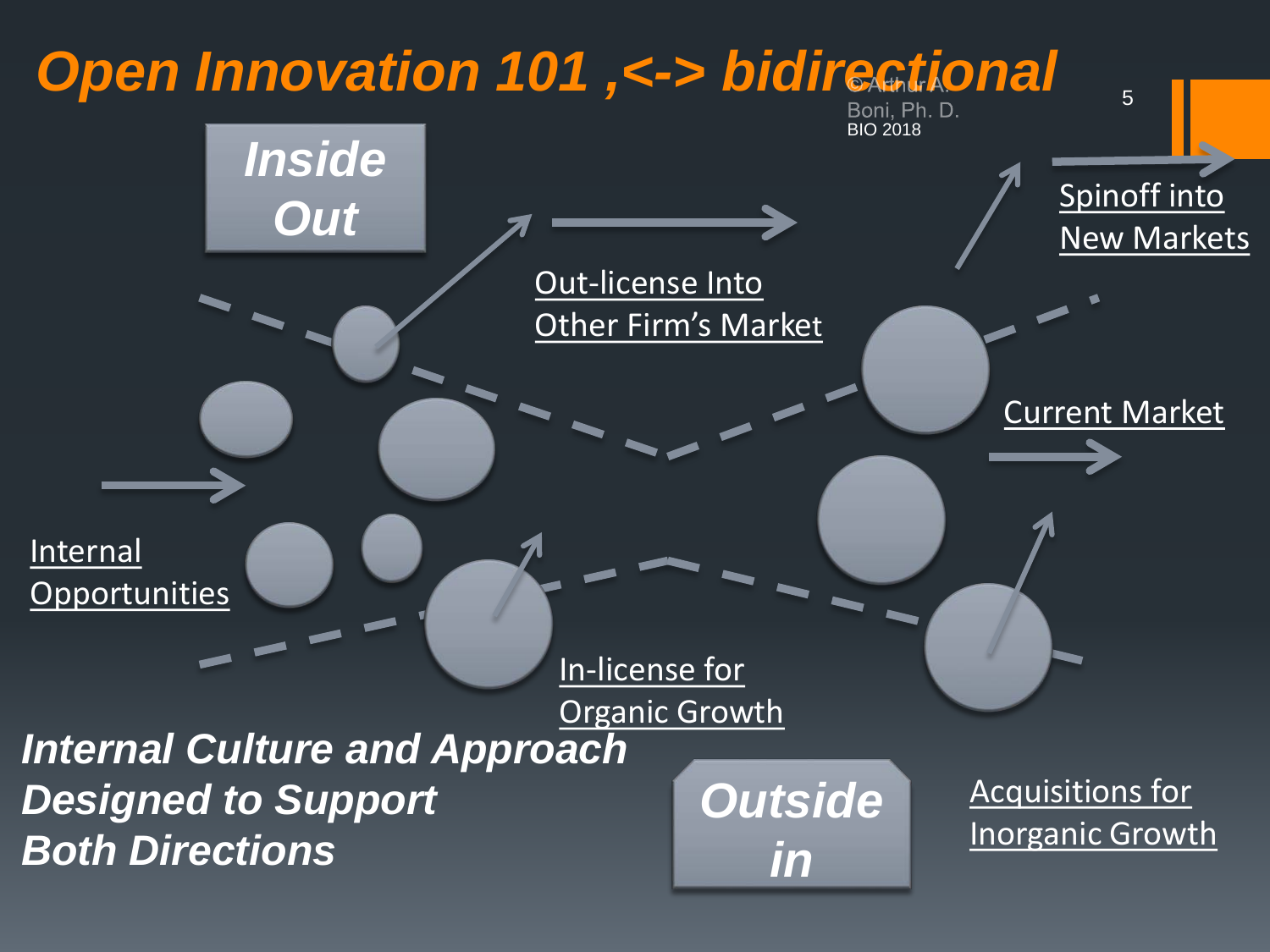# What parts should you rent?

© 2018, Arthur A. Boni, Ph. D. All rights reserved.



*Ref. Osterwalder*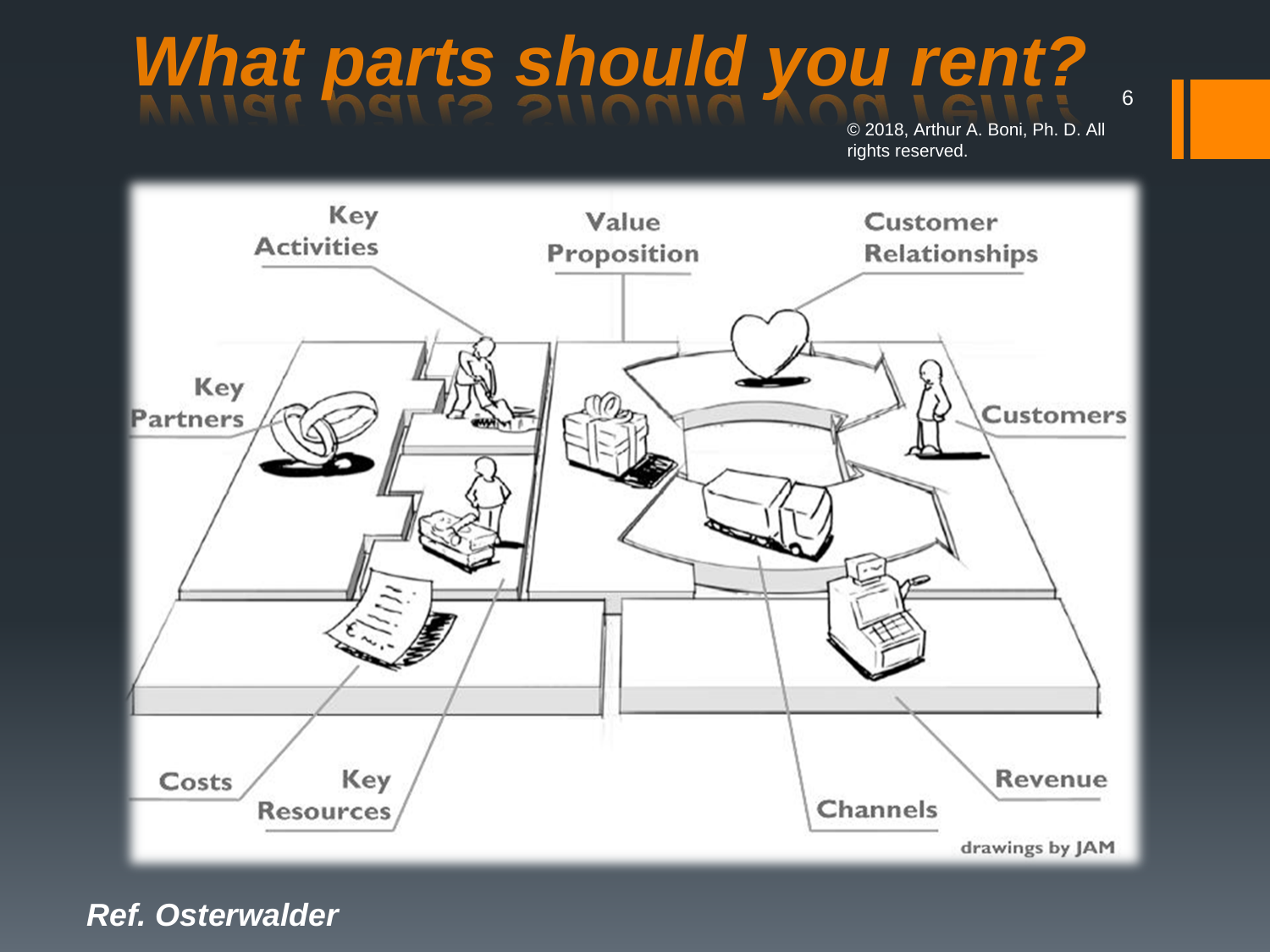## *Minimize risk and capital to optimize value and build brand*

- **The Business Model contains all elements required by a firm** to create, deliver and capture value.
- **In developing and validating the business model elements,** the firm can leverage the resources and channels of partners across the value chain, and share the value created and delivered with others.
	- **Partner selectively and appropriately, e. g. clinical testing** (CRO or pharma?); manufacturing (CMO?), channel access (pharma?),
	- **Extreme version is "a virtual company", at least thru the** early stages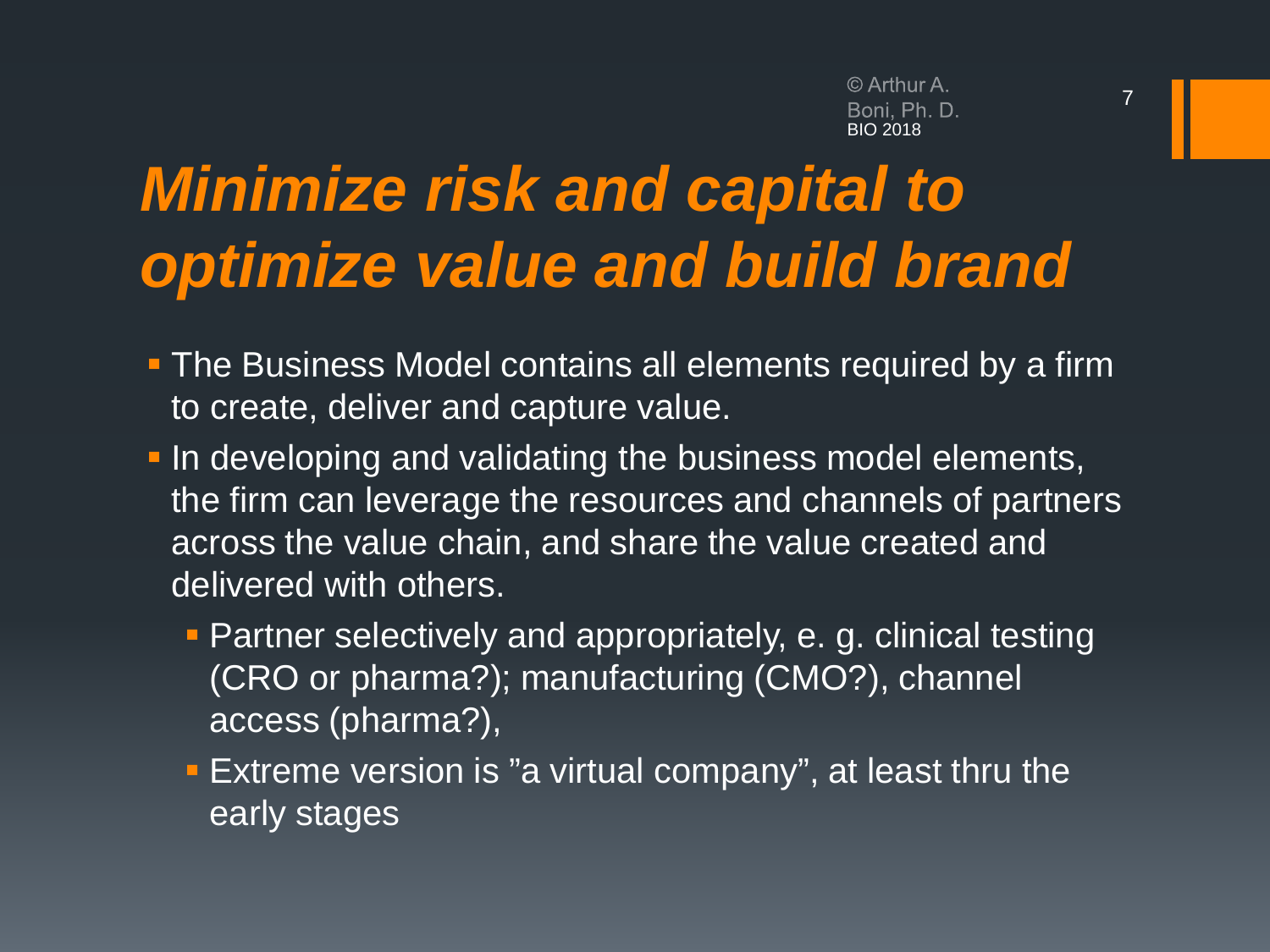

© Arthur A. Boni, Ph. D. BIO 2018

#### *DNA for Collaborative Innovation*

An open innovation ecosystem (from Chesbrough)

- Collaborative networks "outside in" and "inside out"
- **Private/public partnerships**

Cross-disciplinary, diverse, collaborative teams working across the product life cycle (from Pisano; Boni et al)

- **Organizational structures to "translate research and technology** from laboratory to market" efficiently
- Technology, Business, Design, + ---

Culture built around 5 behavioral traits: "base pairs" (from Christensen et al)

 Questioning, Observing, Experimenting, Networking + Associative Thinking (connecting the dots)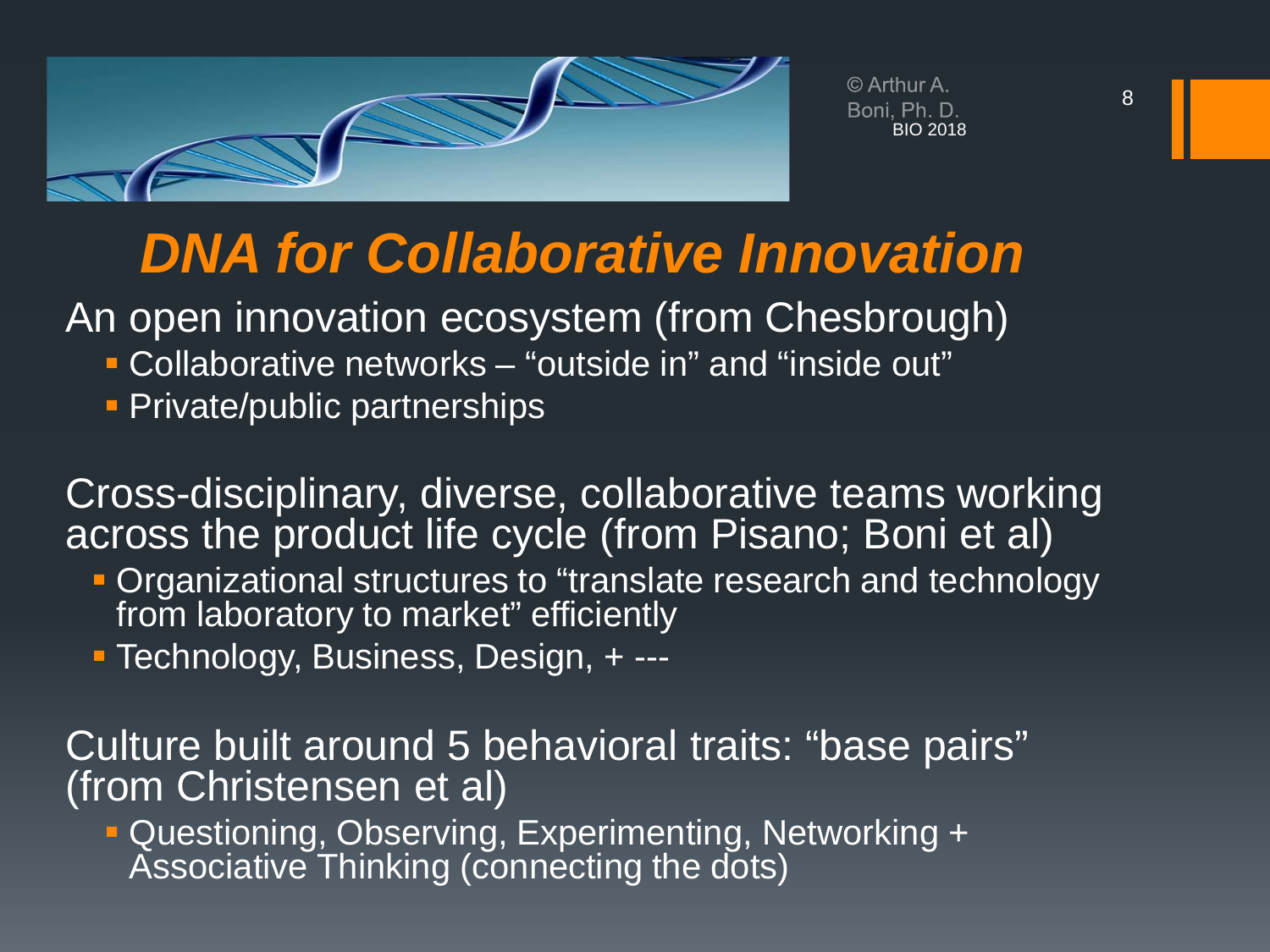## *Three Fundamental Lessons*

- 1. Focus on creative value sharing
- 2. Create stage-appropriate financing vehicles (to cross "valley of death")
- 3. Develop and grow "seasoned" management teams through collaborations, accelerators, etc.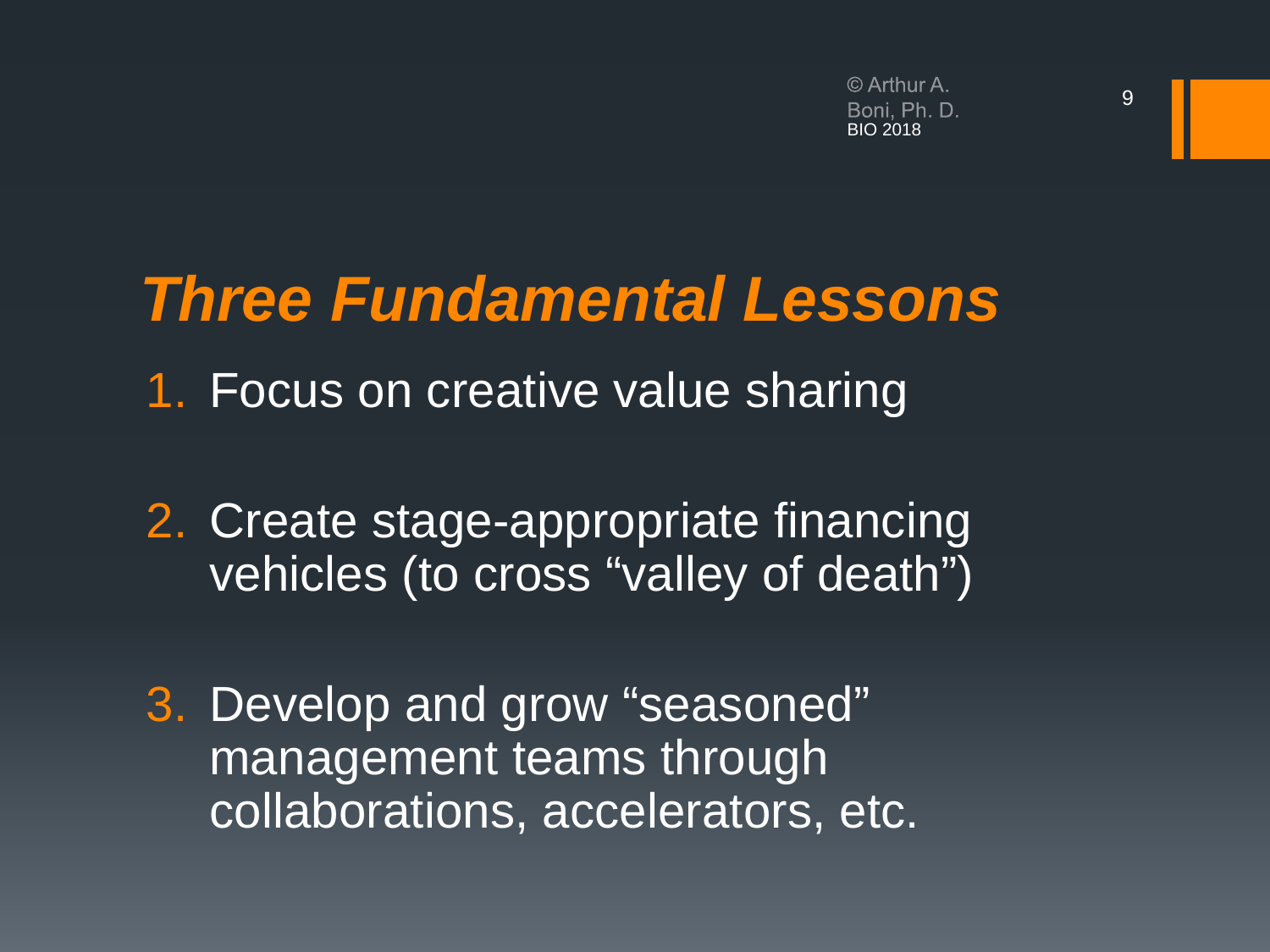## Lesson 1: Focus on Creative Value Sharing – the Collaborative Team



Leverage academia, emerging companies, and industry to form extended teams across the value chain.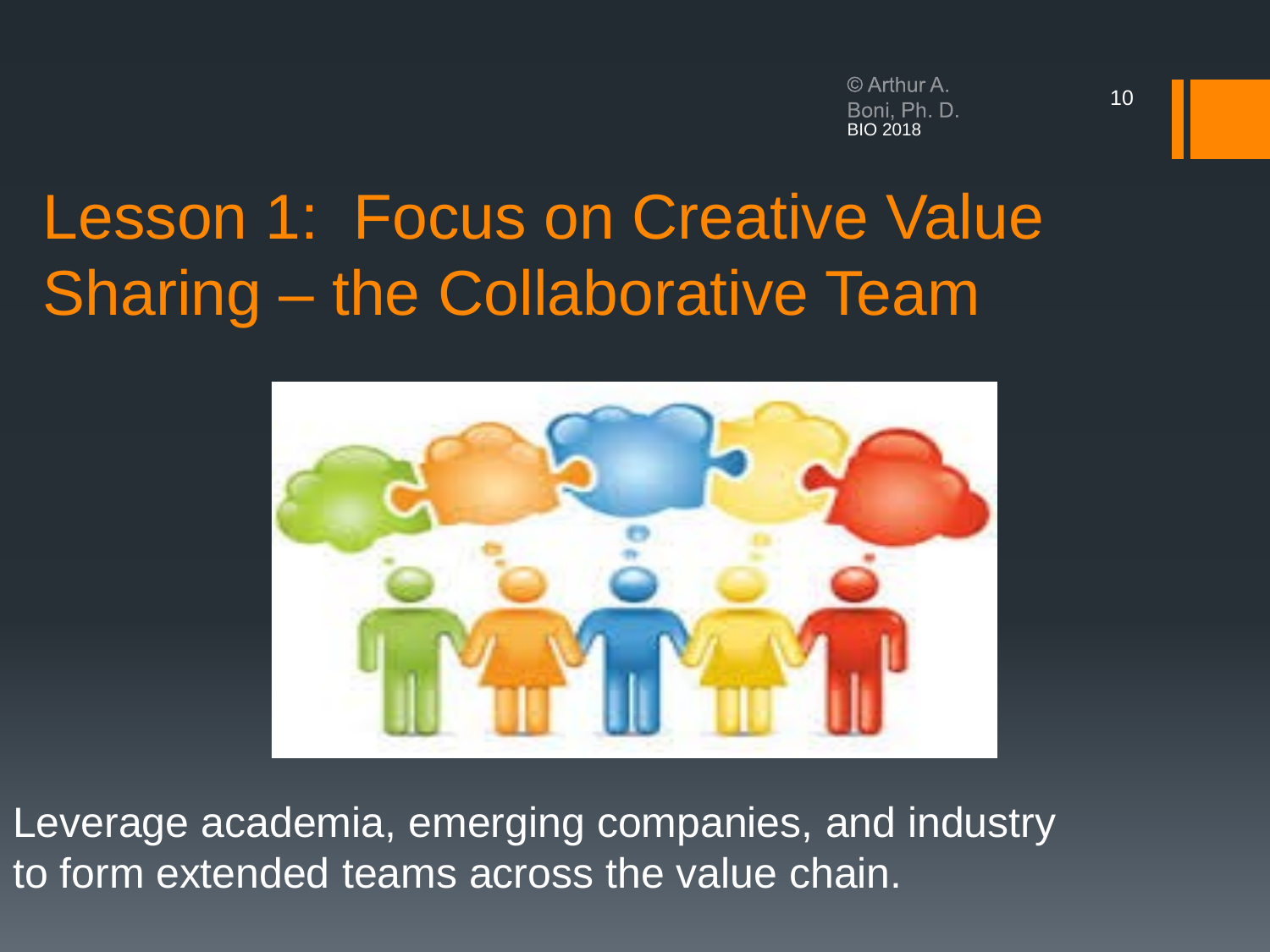#### *Ex 1: Eli Lilly's FIP Net Model Spans the Biopharma*  11**Value Chain and Globe** BIO 2018

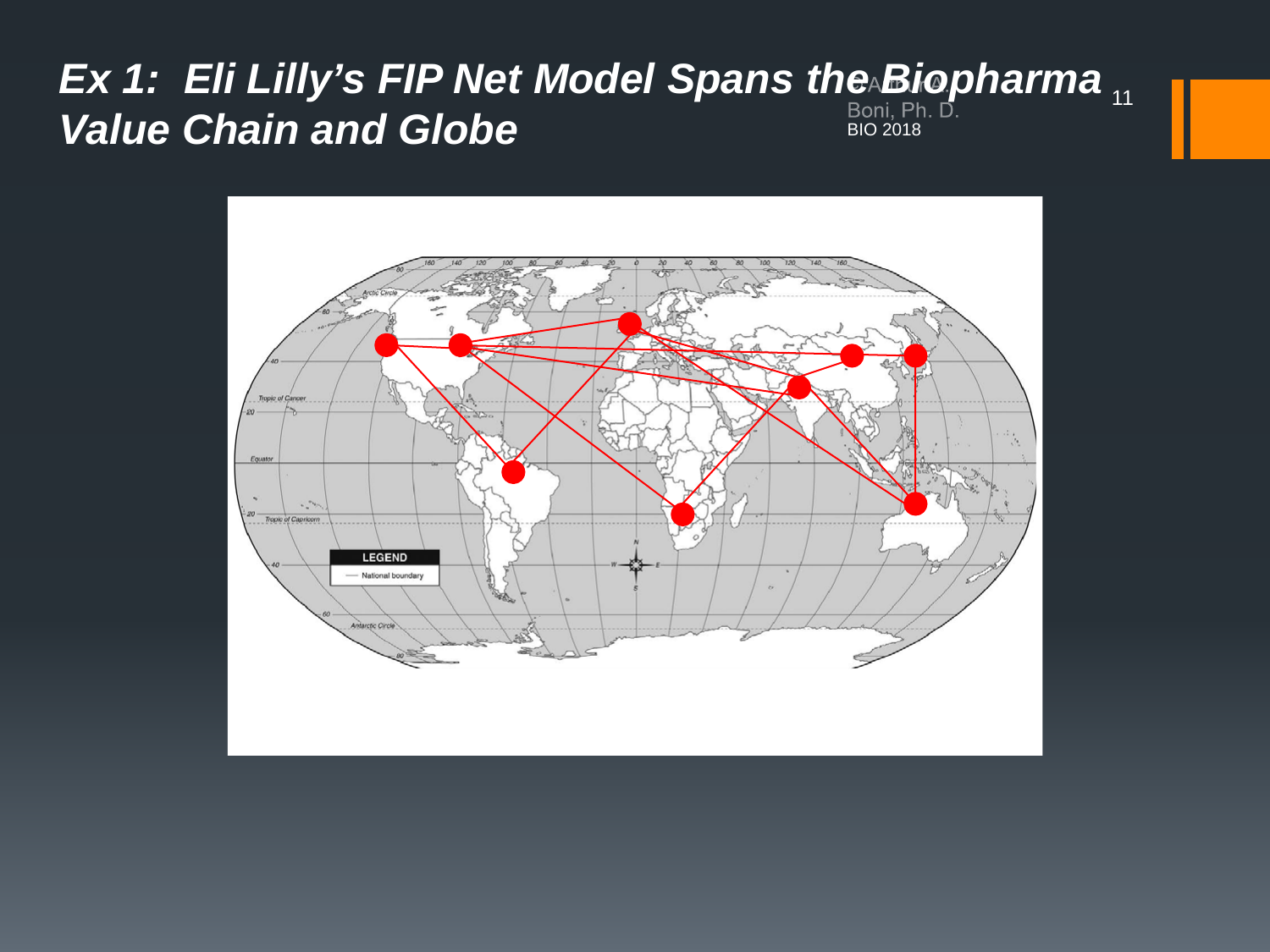## Ex. 2: Enlight Bioscience *Created by Pure Tech Ventures*



A consortium leveraging selected market driven opportunities

12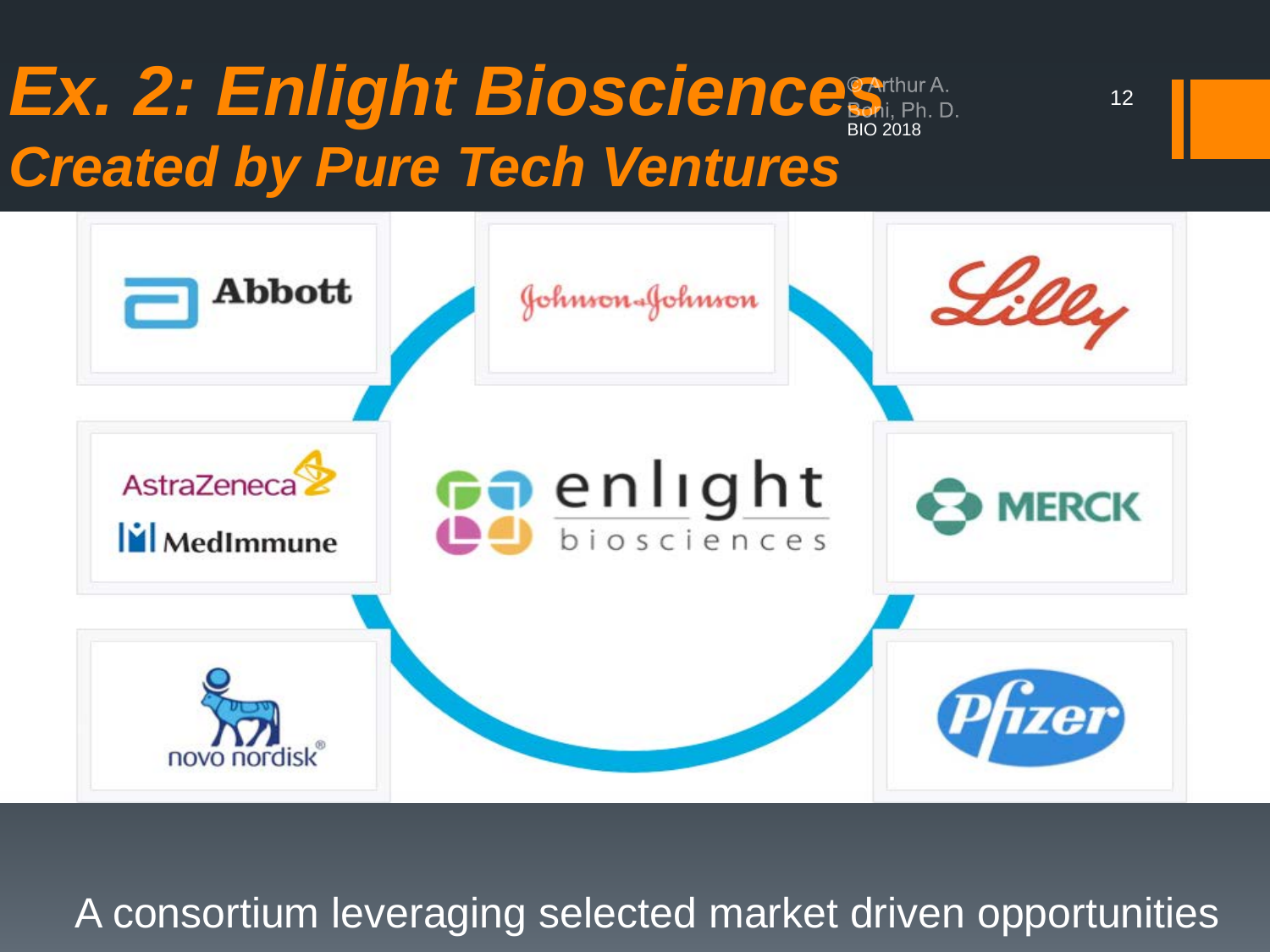# *Lesson 2: Create "Stage Appropriate" Financing Vehicles*

- **Create "stage appropriate" financing vehicles for** "crossing valley of death" from laboratory to clinic to patient
	- **Third Rock Ventures ab initio formation and** growth of Foundation Medicine using open innovation principles learned at Millennium Pharmaceuticals
	- **The Harrington Project/BioMotiv**
- **Partnerships, staged financing, team building from** experienced industry "veterans"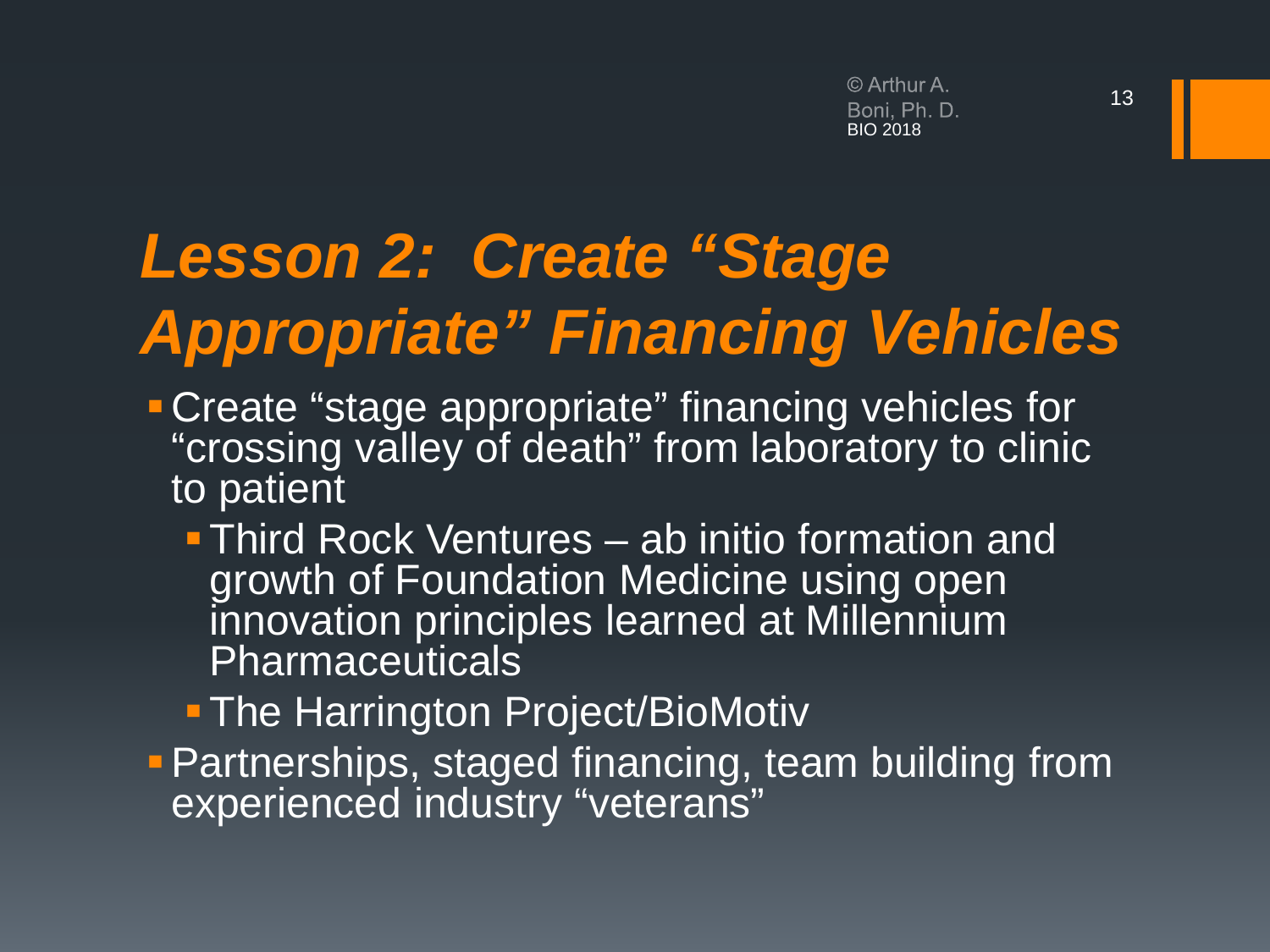# *Ex 1: Third Rock Ventures*



*Foundation Medicine – leadership in personalized medicine*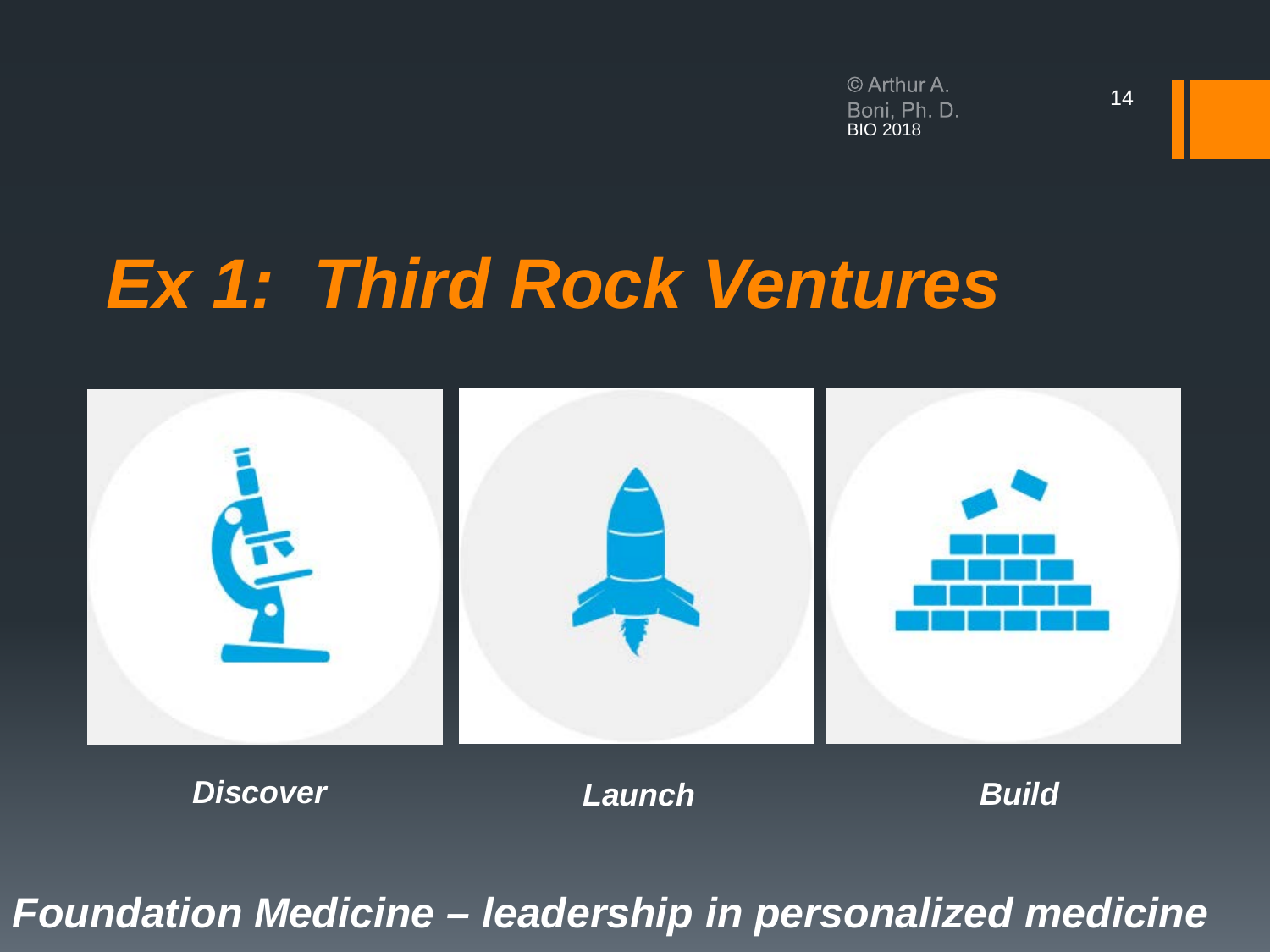# Ex. 2 - Harrington/BioMotiv Boni, Ph. D.

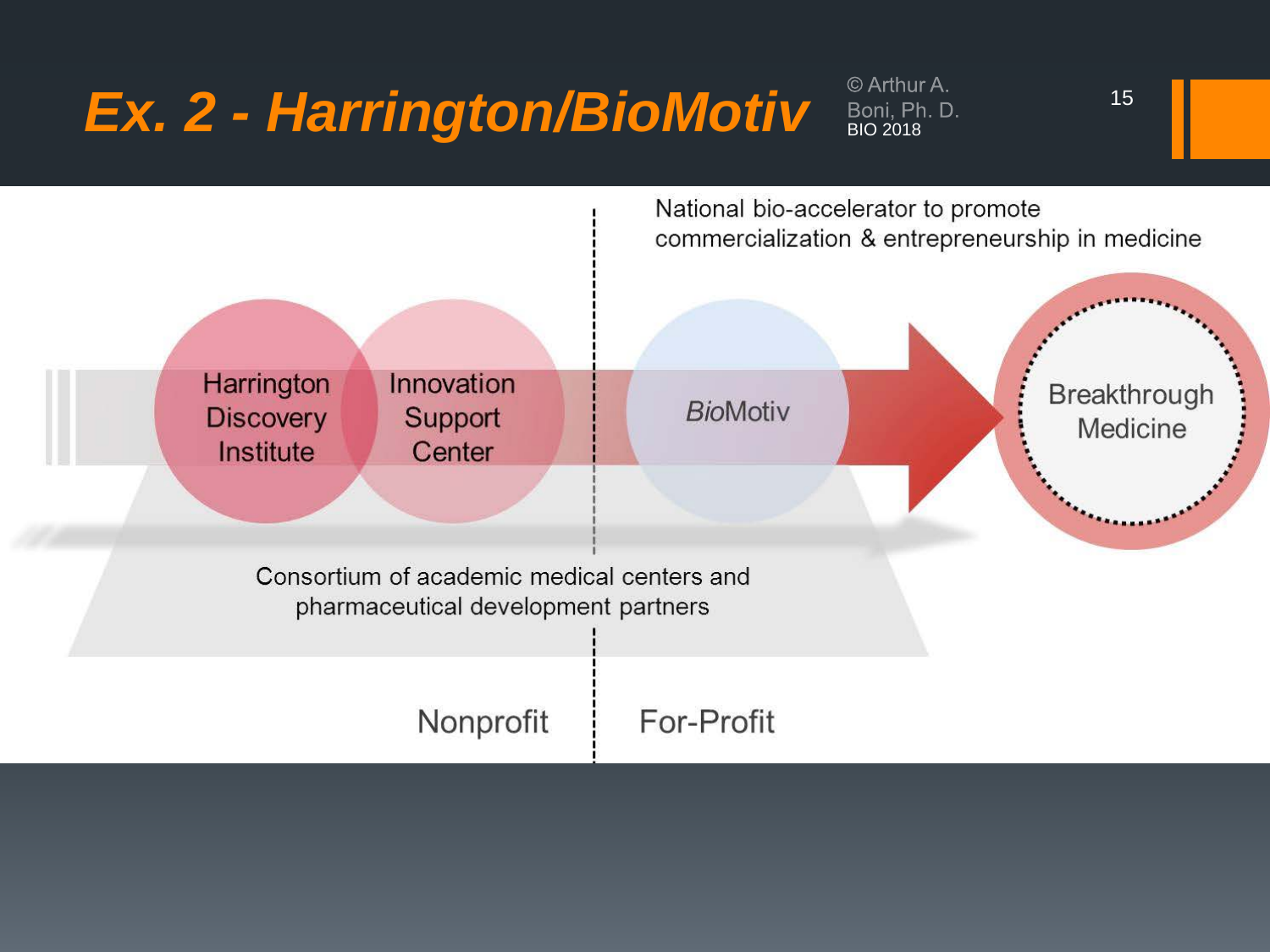#### *Lesson 3: Grow "Seasoned" Management Teams* BIO 2018



#### *Leverage Collaborations and Accelerators*

© Arthur A.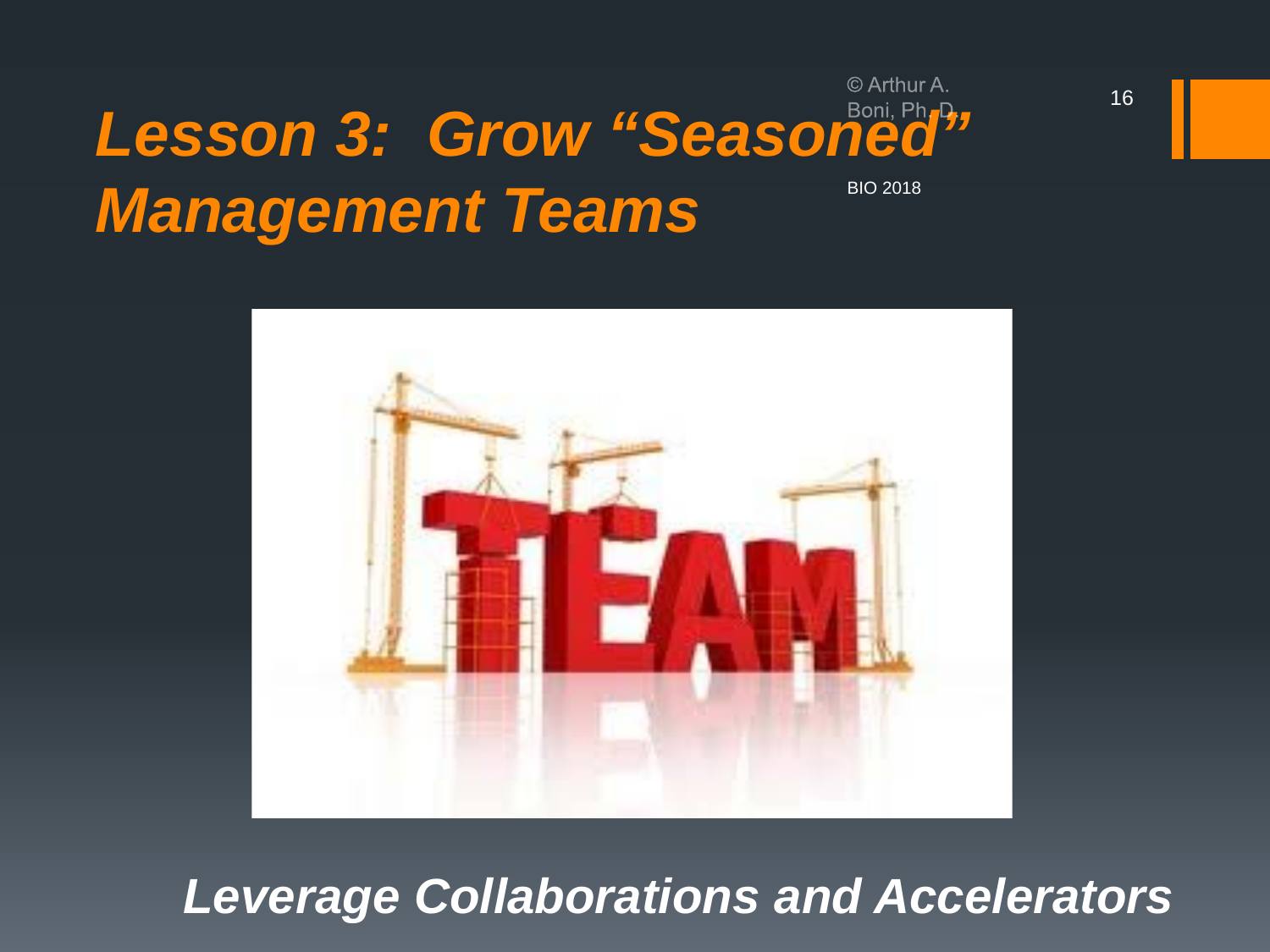#### **Jlabs, QB3, Rock Health, etc.** BIO 2018 17 *Accelerators in Bioparma are Evolving*

## **CİTRIX®** StartupAccelerator



#### *An example from enterprise software*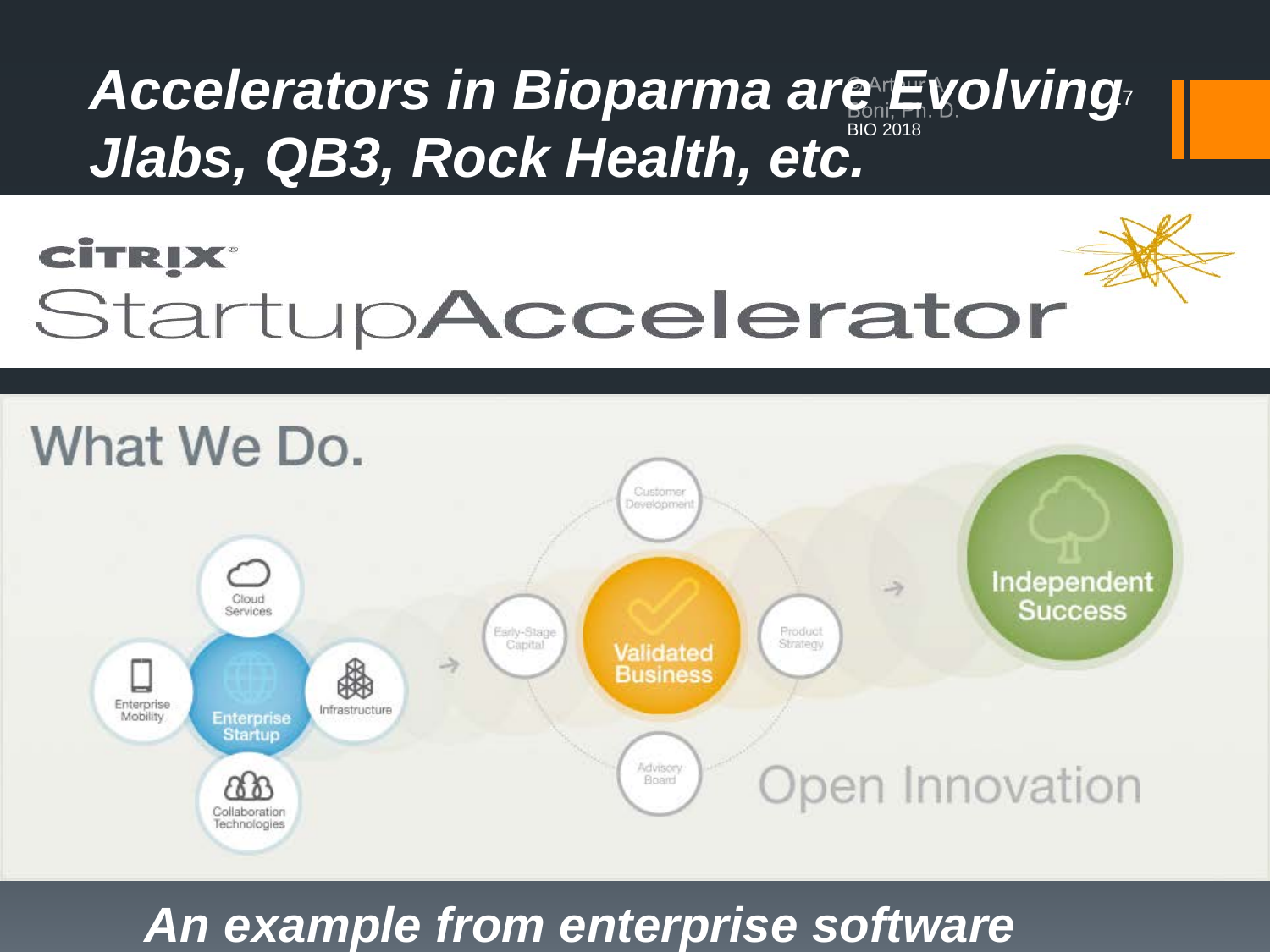© Arthur A. BIO 2018

## *Two Specific Best Practices*

**-Long development cycles and "high risk"** suggest a portfolio-based approach

While technology is a driver, need to instill market focus very early in the process – use the "lean startup methodology"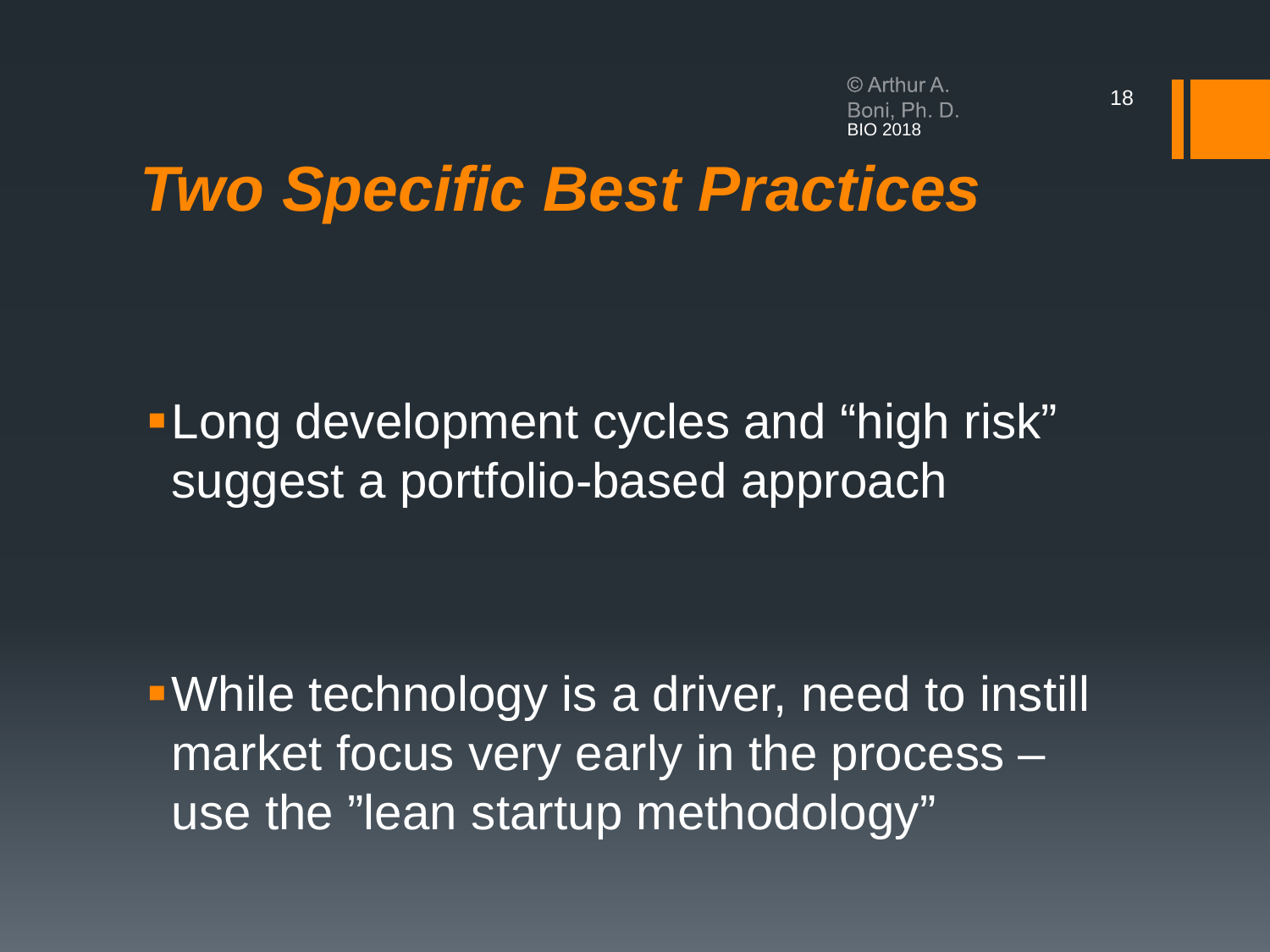# *Portfolio Based Approach*

collaborative innovation ecosystem

*New Market Entry* C **Open Innovation - Collaborative BA**<br>development across *Outside in Inside out* Ideas for \$, expertise, channels Ability to create new business models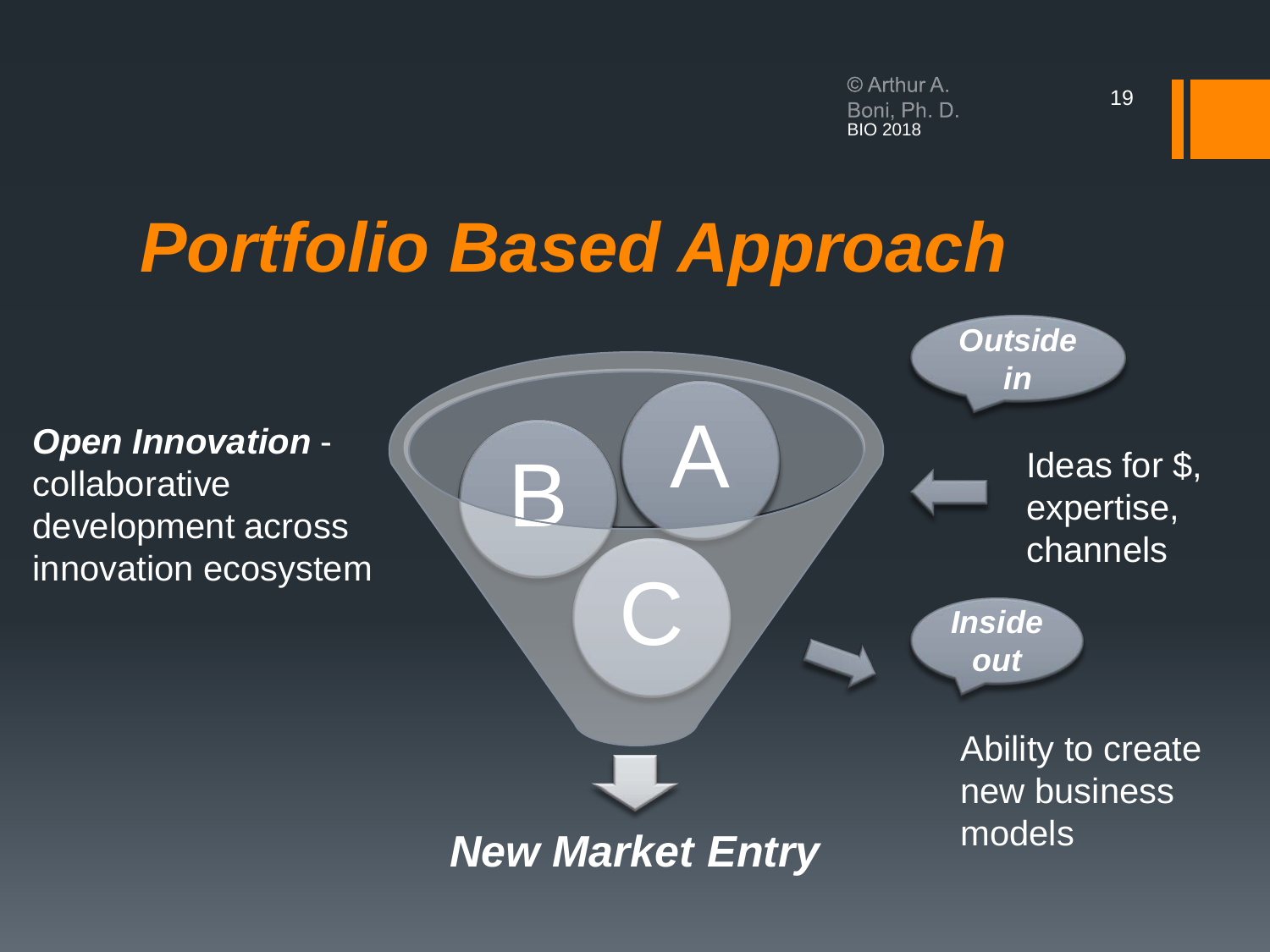#### *Instill Early Market Focus*  © Arthur A. Boni, Ph. D.<br>BIO 2018 *(with all P's in biopharma and medtech)*



20